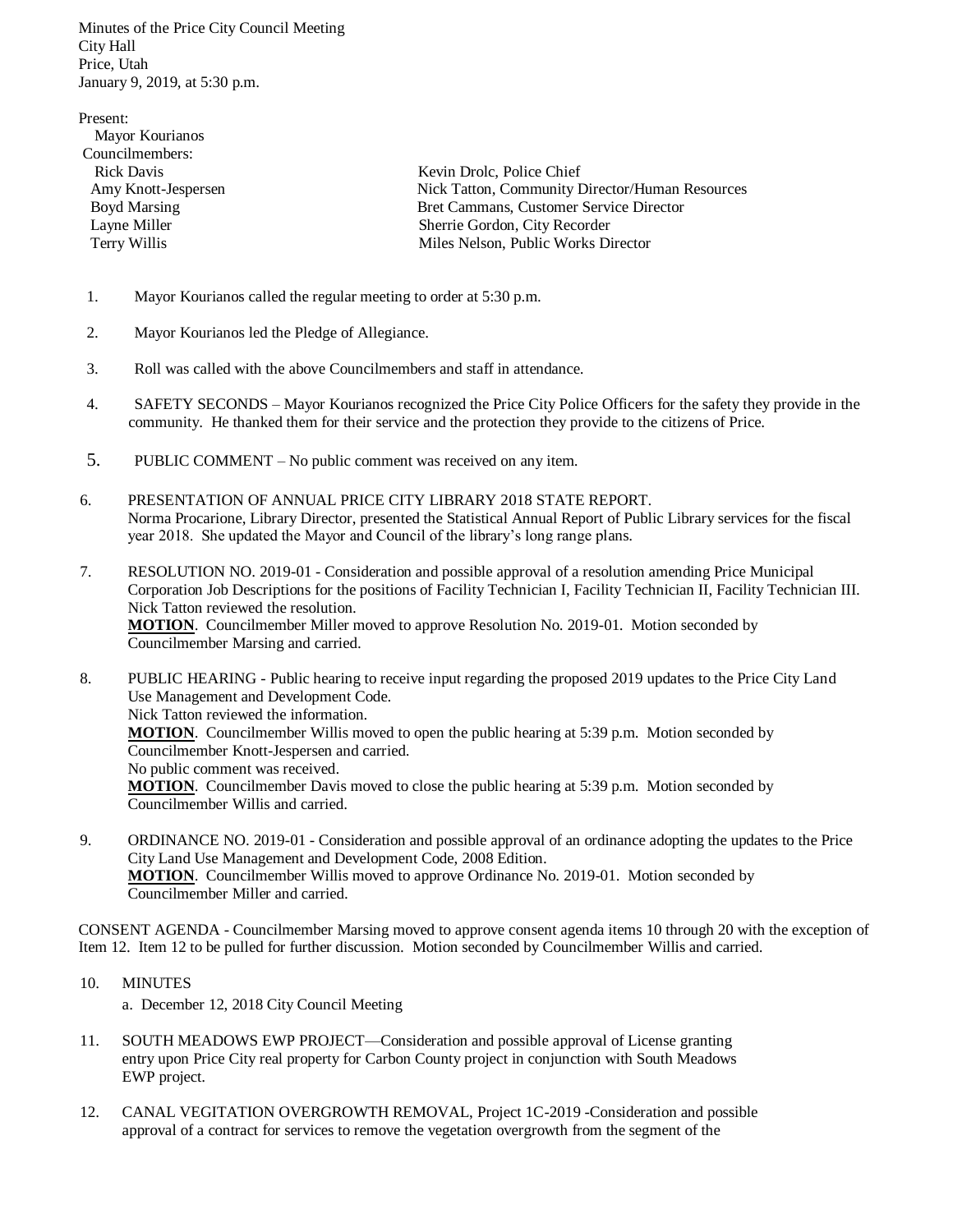Price-Wellington Canal located within the Price City Limits. Successful Bidder was Castle Valley Landscaping-\$9,732.00. Bid amount is within the budget established for the project. Miles Nelson described the scope of the project. **MOTION**. Councilmember Willis moved to approved Item 12. Motion seconded by Councilmember Davis and carried.

- 13. 1900 EAST PRICE PHASE III: 600 North to 800 North Consideration and possible approval of Horrocks Engineers, Inc. for preconstruction engineering services for design of Phase III of 1900 East under UDOT Local Government Contract. Agreement will follow at subsequent City Council Meeting.
- 14. LOCAL CONSENT Consideration and possible approval of local consent for alcohol sales at Lin's Supermarket, Inc. located at 760 W Price River Drive.
- 15. LOCAL CONSENT Consideration and possible approval of local consent for single event alcohol sales for Notre Dame St. Patrick's Day Celebration, March 16, 2019, Notre Dame Hope Community Center, 185 N Carbon Avenue.
- 16. LOCAL CONSENT Consideration and possible approval of local consent for alcohol sales at Smith's Food and Drug Centers, Inc., 1075 E Main Street.
- 17. LOCAL CONSENT Consideration and possible approval of local consent for alcohol sales at Walmart, located at 7255 S Highway 55.
- 18. LOCAL CONSENT Consideration and possible approval of local consent for alcohol sales at Walmart Fuel Center, 255 S Highway 55.
- 19. BUSINESS LICENSES Consideration and possible approval of business licenses for: Bridge Realty at 95 N 100 E, Castleview Behavioral Health Counseling at 945 W Hospital Drive, and Jamie's Hometown Taxes at 16 E 100 N (Back Entry)
- 20. TRAVEL REQUESTS Consideration and possible approval of travel for: Nick Tatton, Community Director/Human Resources Director - HR Manager Training, March 20-21, 2019, Salt Lake City, UT Paul Bedont, Fire Chief - Annual Utah Arson Investigators Association Seminar, February 24-27, 2019, Wendover, NV Bret Cammans, Customer Service Director - UAMPS Member Conferences, January 15-16, 2019 and February 19-20, 2019, Salt Lake City, UT Nick Tatton, Community Director /Human Resources Director - Coal Country Strike Team Grant Pitch Presentation (No cost to Price City), January 28-29, 2019, Phoenix, AZ Bill Wardle, Jason Wichman, and Ryan Matkin, Water & Sewer Department. - Cross Connection Control Certification, January 28-February 1, 2019, West Jordan, UT Miles Nelson, Public Works Director - Rural Water Conference, February 26 - March 1, 2019, St George, UT Scott Olsen, Charlie Westbrook, Daniel Keltner, Gary Pulsifer, Streets Department - Utah Asphalt Conference, February 25-27, 2019, Sandy, UT

**MOTION.** Councilmember Miller moved to temporarily recess the City Council meeting and to convene the Community Redevelopment and Renewal Agency Meeting at 5:47 p.m. Motion seconded by Councilmember Knott-Jespersen and carried.

**MOTION**. Councilmember Miller moved to reconvene the City Council meeting at 5:49 p.m. Motion seconded by Councilmember Marsing.

21. PUBLIC HEARING - Public hearing to receive input on the 2019-2020 Price City Capital Improvement Plan.

Russell Seeley, Price City Engineer, reviewed the Capital Improvement Plan for the 2019-2020 fiscal year line by line. It was noted and discussed that although some projects are projected to be grant funded, particularly those funded by the Utah Permanent Community Impact Fund Board (CIB), that funding may be received in the form of loans. The potential impact of debt service for loans vs. grant funding was discussed by the Mayor and Council and staff in attendance.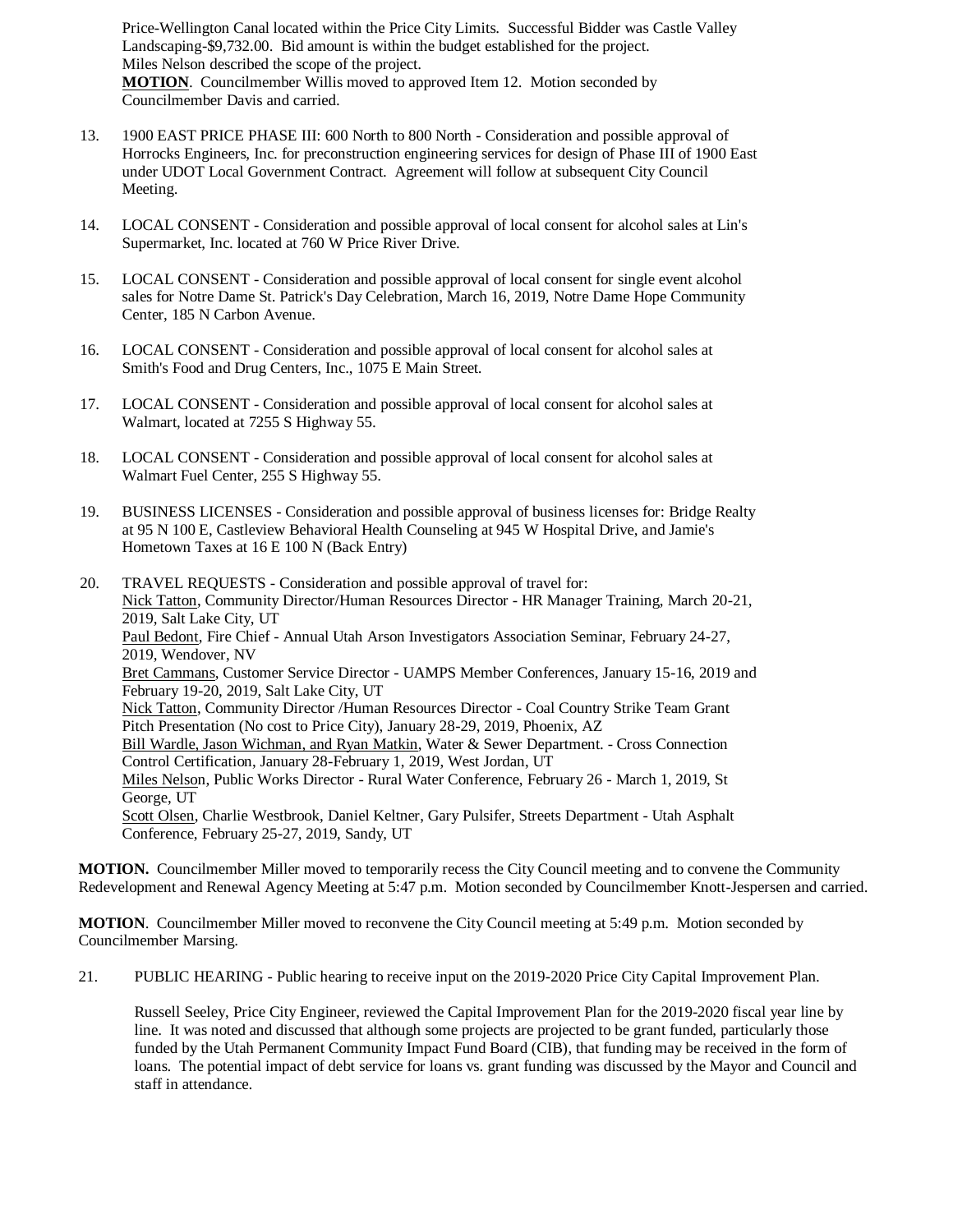|    | <b>Class C</b>                       | <b>City</b> | Grant     | Loan        |
|----|--------------------------------------|-------------|-----------|-------------|
| 1  | Skidsteer                            | \$40,000    |           |             |
| 2  | <b>Paint Striping</b>                | \$25,000    |           |             |
| 3  | Materials (Salt, Cold Mix, HMA, etc) | \$30,000    |           |             |
| 4  | <b>Sign Replacement</b>              | \$25,000    |           |             |
| 5  | Sidewalk Replacement                 | \$25,000    |           |             |
| 6  | <b>Crack Sealing</b>                 | \$40,000    |           |             |
|    |                                      | \$185,000   | \$        | \$          |
|    | <b>Transportation Sales Tax</b>      |             |           |             |
| 7  | 100 North Bridge Enhancements        | \$40,000    |           |             |
| 8  | 700 E Renstret 100 S-400 S (CIB G/L) | \$100,000   | \$200,000 | \$200,000   |
|    |                                      | \$140,000   | \$200,000 | \$200,000   |
|    |                                      |             |           |             |
|    | <b>Storm Water Utility</b>           |             |           |             |
| 9  | Flood Infrastructure Project         | \$29,350    |           |             |
| 10 | <b>Local Culvert Replacements</b>    | \$10,000    |           |             |
| 11 | <b>Canal Fence Replacements</b>      | \$10,000    |           |             |
|    |                                      | \$49,350    | \$        | \$          |
|    | <b>Electric</b>                      |             |           |             |
| 12 | <b>West Price Substation</b>         |             |           | \$2,000,000 |
| 13 | Variable Message Sign Trailer        | \$18,000    |           |             |
| 14 | Mini Excavator                       | \$20,000    |           |             |
|    |                                      | \$38,000    | \$        | \$2,000,000 |
|    | <b>Water and Sewer</b>               |             |           |             |
| 15 | Transmission and 10 MG Tank          | \$550,031   |           |             |
| 16 | 2009 DWQ Sewer Replacements          | \$42,000    |           |             |
| 17 | 2010 DDW Water Replacements          | \$117,565   |           |             |
| 18 | 2011 Water Main Replacements         | \$23,000    |           |             |
| 19 | 2011 Sewer Main Replacements         | \$13,000    |           |             |
| 20 | <b>PWC Roof</b>                      | \$17,000    |           |             |
| 21 | 2016 Water Main Replacements         | \$38,200    |           |             |
| 22 | 2017 Water/Sewer Replacements        | \$19,200    |           |             |
| 23 | In House Water Replacements          | \$10,000    |           |             |
| 24 | In House Sewer Replacements          | \$10,000    |           |             |
| 25 | 300 East 400 N-700 N Water (CIB L/G) | \$600,000   | \$300,000 | \$300,000   |
| 26 | Water Acquisition and Purchase       | \$20,000    |           |             |
| 27 | <b>WTP Automated Gate</b>            | \$15,000    |           |             |
| 28 | Replace Truck #2925                  | \$40,000    |           |             |
|    |                                      | \$1,514,996 | \$300,000 | \$300,000   |
|    | Zap Tax                              |             |           |             |
| 29 | Pool Doors                           | \$17,000    |           |             |
| 30 | Indoor Pool Outside Air Handler      | \$17,500    |           |             |
| 31 | <b>Wave Pool Circulation Pumps</b>   | \$32,000    |           |             |
| 32 | Play Features in Wave Pool           | \$200,000   |           |             |
| 33 | Air Balance Controller               | \$35,000    |           |             |
| 34 | Babe Ruth ADA Access & Score Shack   | \$23,000    |           |             |
| 35 | South Park Infield Groomer           | \$12,000    |           |             |
| 36 | South Park Restroom/Pavilion Ext     | \$8,500     |           |             |
| 37 | Terrace Hills Restroom Expansion     | \$8,500     |           |             |
|    |                                      |             |           |             |

 $\mathbf{I}$